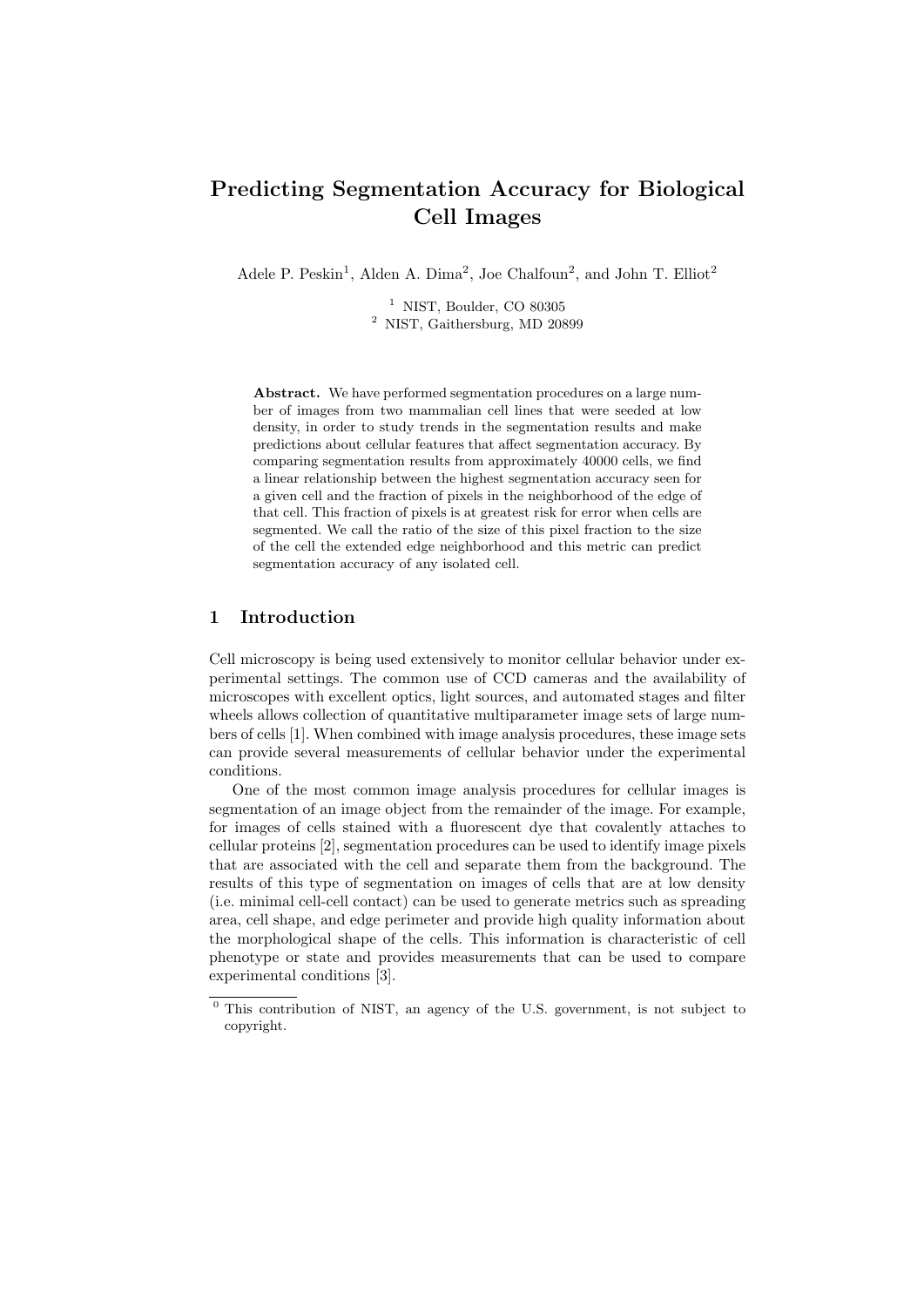There is extensive literature on procedures used to segment whole cells. Depending on the properties of the imaged cells, automated segmentation algorithms can provide differential results even when applied to the same image. New sophisticated algorithms such as level sets and active contours can segment particular cell features, but they are not necessarily readily available for conventional users of image analysis software. Automated segmentation routines based on histogram analysis or simple gradient-based edge detection routines are more common in most image analysis software. Although these methods can provide appropriate cell segmentation under many conditions, these segmentation routines often fail to adequately segment certain cells. In this study, we segmented a large number of cells from cellular images with various algorithms to identify what features in a cell object can influence segmentation outcome for a particular cell. A metric that evaluates the staining properties at the edge of a cell was developed to score the cell edge properties. This metric, called the edge neighborhood fraction, was found to be predictive of segmentation accuracy under several experimental conditions.

Because image segmentation is critical to biological image analysis, many segmentation methods have been published, including histogram-based, edgedetection-based, watershed, morphological, and stochastic techniques [4]. There are few examples of systematic comparisons of image analysis algorithms for cell image data; these include a comparison of cell shape analysis, a recent report comparing segmentation algorithms [5] and a study on predicting confidence limits in segmentation of cells [6]. An ongoing study in our group compares nine different segmentation techniques to manually segmented cells on a small number of cell images [7]. The study presented here evaluates cells from images of two different cell lines under five different sets of imaging conditions. Overall, we evaluated over 40000 cells from both NIH3T3 fibroblast and A10 smooth muscle cells in 9000 images. The 40000 cells represent 4 replicate wells of each of 2000 unique cells imaged under five different settings which varied edge quality. A study on this scale was large enough to produce statistically reliable results about the accuracy of the segmentation methods evaluated here and form predictive information for individual cells in different cell lines over a range of representative imaging conditions.

# 2 Data description

The data used in this study examine two cell lines and five imaging conditions. These images consist of A10 rat smooth vascular muscle cells and NIH3T3 mouse fibroblasts stained with a fluorescent Texas Red-C2-maleimide cell body stain [2]. The overall geometric shape of the cell lines differ. A10 cells are well spread large cells. NIH3T3 cells are smaller fibroblasts with a spindly shape. The five imaging conditions varied in both the exposure time and the filter settings. These settings resulted in varying the line per mm resolution and the signal to noise ratio. Multiple cells are present on most images.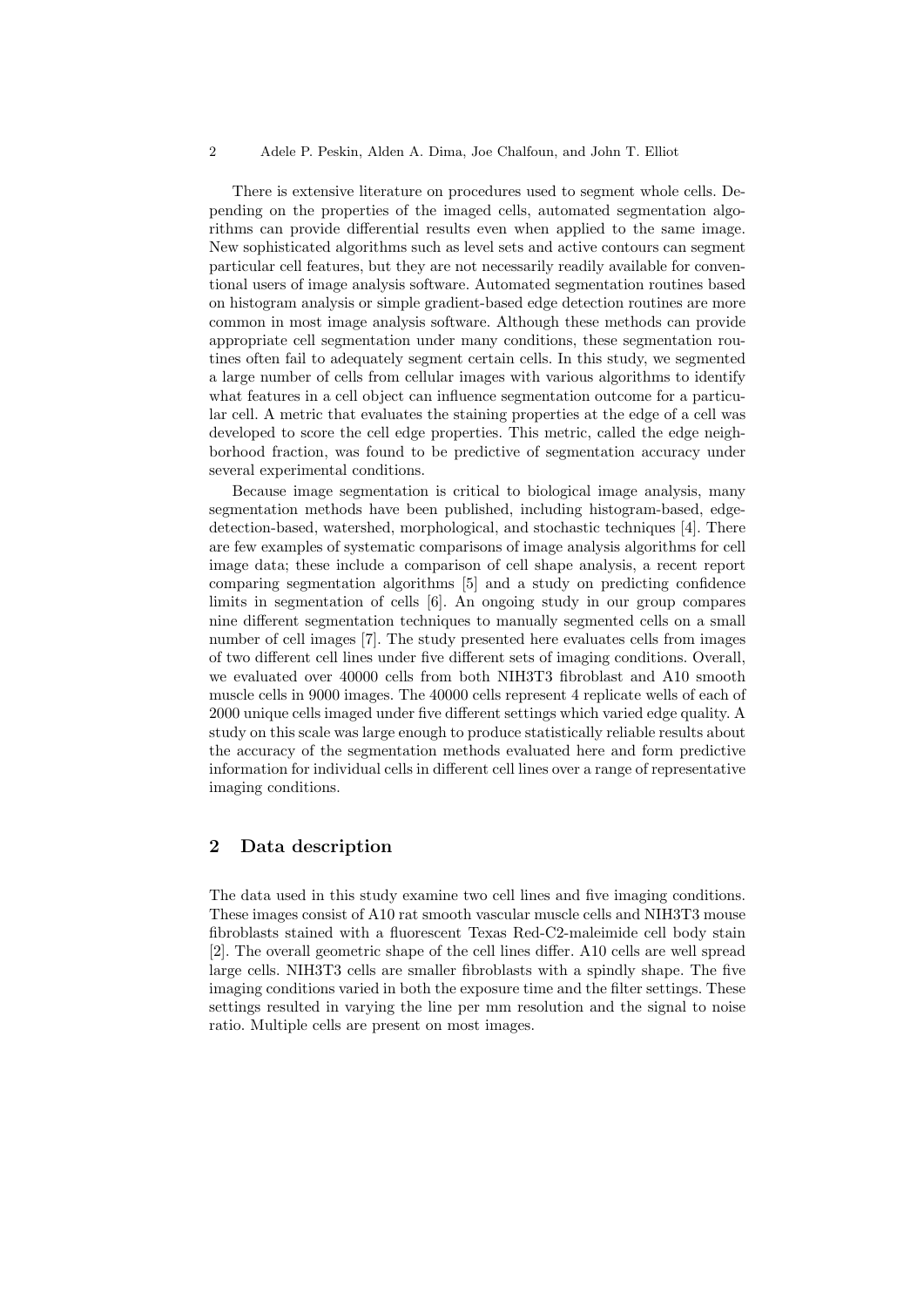Both cell lines were maintained as previously described [8]. Cells were seeded at 1200 (NIH3T3) or 800 (A10) cells/ $cm^2$ , in 6 well tissue culture PS plates and incubated overnight. The cells were fixed with 1% PFA in PBS, and stained with Texas-Red maleimide and DAPI as previously described [2]. Images of the stained cells were collected with an Zeiss automated microscope with automated filter wheels controlled by Axiovision software. For optimal filter conditions, the stained cells were visualized with a Texas Red filter set (Chroma Technology, Excitation 555/28, #32295; dichroic beamsplitter #84000; Emission 630/60, #41834). For non-optimal filter conditions, the cells were imaged with Texas Red excitation filter (Chroma Technology, Excitation 555/28 filter dichroic beamsplitter #84000; Emission 740lp, #42345). These imaging conditions result in reduced intensity signal to noise ratios and introduce blurring.<sup>3</sup> Exposure times were selected to use either 1/4, full, or partially saturated dynamic range of the CoolSnap HQ2 camera. The five imaging conditions are summarized in Table 1.

To segment each of the cells and generate reference data that closely mimics human drawn segmentations, we used a procedure that was developed based on the analysis of manual segmentation processes. The procedure is described in reference [9]. This algorithm was applied to images with the highest contrast (i.e. conditions 3, Table 1) and edge pixels were identified as pixels with at least one neighbor pixel with an intensity less than 0.7 of its adjacent value. This intensity gradient feature has been shown to correlate well with manually selected edge pixels. Figure 1 shows a typical image and the reference data cell masks.

| Image          | Exposure      | Exposure         | Filter type        |
|----------------|---------------|------------------|--------------------|
|                | $time(s)$ A10 | $time(s)$ NIH3T3 |                    |
|                | 0.015         | 0.01             | optimal filter     |
| $\overline{2}$ | 0.08          | 0.05             | optimal filter     |
| 3              | 0.3           | 0.15             | optimal filter     |
| 4              | 1.0           | 1.0              | non-optimal filter |
| 5              | 5.0           | 5.0              | non-optimal filter |

Table 1. The five sets of imaging conditions.

# 3 Extended Edge Neighborhood

The apparent cell edges vary widely in clarity and sharpness across the five different images of the same cells. In particular, the images vary in terms of the number of pixel lengths (distance between pixels) needed to represent the

<sup>3</sup> Certain trade names are identified in this report only in order to specify the experimental conditions used in obtaining the reported data. Mention of these products in no way constitutes endorsement of them. Other manufacturers may have products of equal or superior specifications.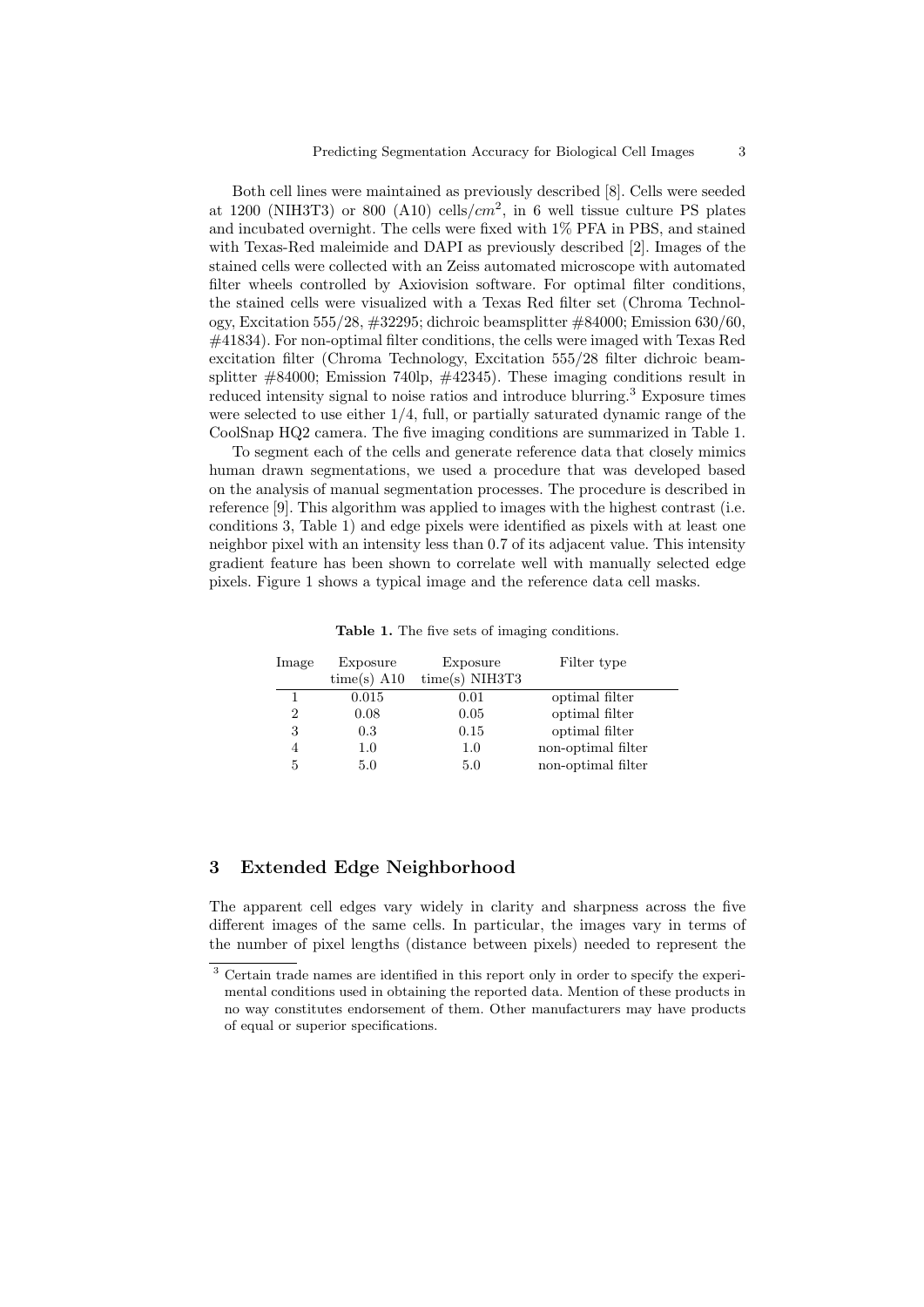

Fig. 1. The outlines in green of masks resulting from our semi-automated method for mimicing the manual segmentation process; A close-up of one cell near the bottom of the image, with the mask in red and the cell outline in green.

thickness of the edge regions of the cells. We have previously quantified this thickness with a metric we call the cell edge quality index (QI) [10]. In the next section we describe how we find and quantify the fraction of pixels that are at risk for inaccuracy during a segmentation, using the quality index and the cell geometry.

In an accompanying paper, we compare manual segmentation masks on a set of 16 of the images used here, with type 3 imaging conditions from Table 1. We find that the our manual segmentation sets differ from one another, and that the extent of misalignment from one set to another depends upon the cell geometry [7] [9]. We observed that smaller, less round cells were more at risk for error in the selection. The smaller the cell, the less likely that two people hand selecting a mask would pick a large fraction of exactly the same pixels for the mask: if most of the pixels are near an edge, a cell is more at risk for any kind of segmentation error. In addition to cell size and shape, the gradient of the pixel intensity at the cell edge also plays a large role in determining whether a cell image can be segmented properly. We combine these concepts into a single quantity that can be calculated quickly for each cell. The metric represents the size of the extended edge neighborhood of pixels and is a fraction derived from the ratio of pixels at risk to the total area of the cell. The pixels at risk are determined by multiplying the cell perimeter by a factor determined from the quality index (QI), that represents the physical thickness (Th) of the cell edge.

# 4 Quality Index and Edge Thickness Calculation

For each cell in an image, we evaluate the pixel intensities within an isolated region containing the cell and background pixels. The quality index is calculated as follows [10]: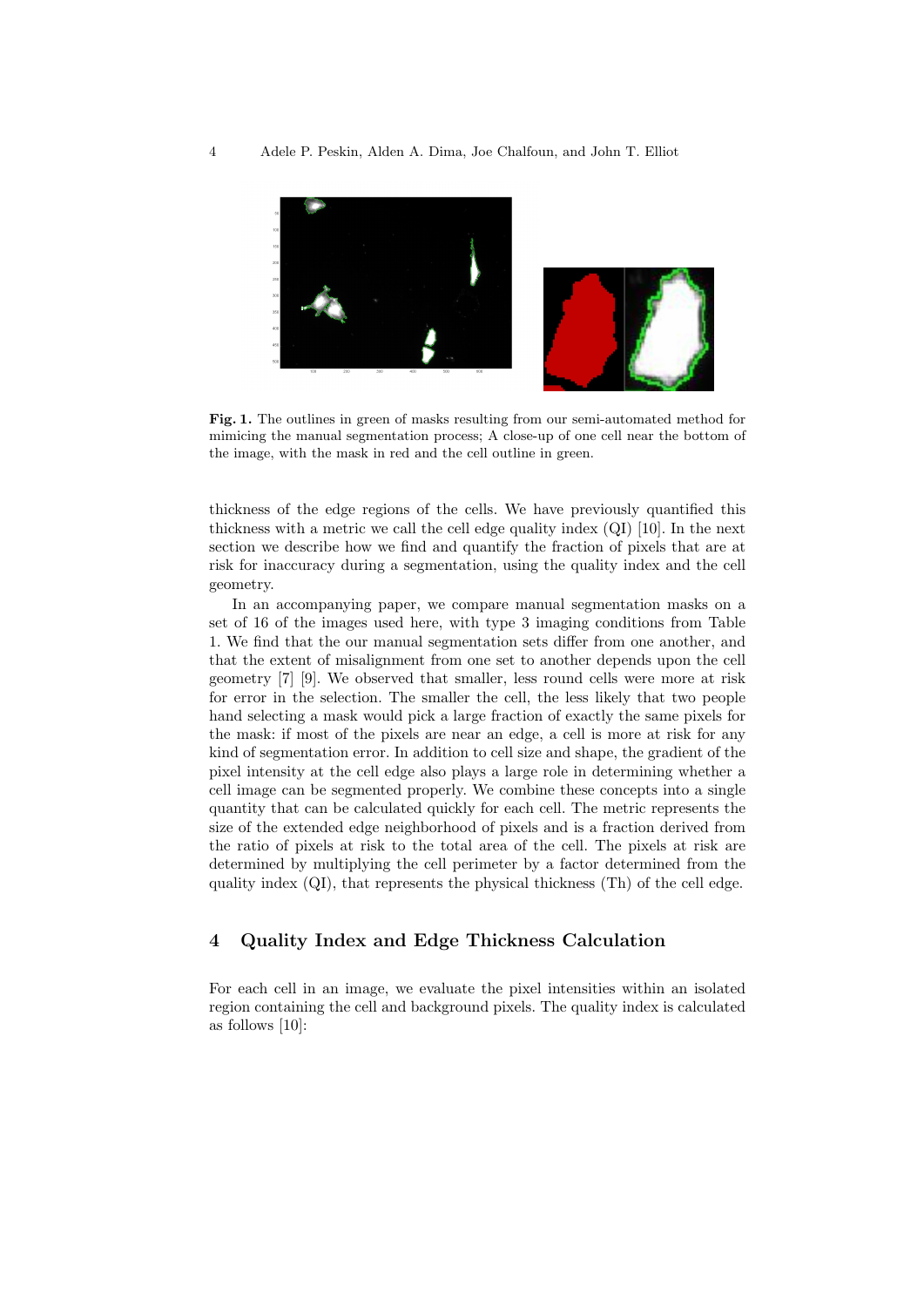- 1. Identify the 3-component Gaussian mixture, whose components correspond to background (B), edge (E), and cell (C) pixels, via the EM (Expectation-Maximization) algorithm;  $x_B, x_E$ , and  $x_C$  denote the means of each component [11], [12].
- 2. Find the average gradient magnitude at each intensity between  $x_B$  and  $x_E$ .
- 3. Smooth the gradient in this region to fill in any gaps, and denote the resulting function by G(Intensity).
- 4. Find the intensity, Intensity A, at which the smoothed gradient magnitude is maximized.
- 5. Find the expected neighboring pixel to a pixel with Intensity A and denote this intensity as B; i.e., Intensity  $B = A - G(A)^*(1)$  pixel unit).
- 6. Find the expected neighboring pixel to a pixel with Intensity B; i.e., Intensity  $C = B - G(B)$ <sup>\*</sup>(1 pixel unit) = A - G(A)<sup>\*</sup>(1 pixel unit) - G(A-G(A)<sup>\*</sup>(1 pixel unit)) $*(1 \text{ pixel unit}).$
- 7. Compute the quality index as  $QI = (A C)/(A x_B)$ .

The quality index ranges from 0.0 to 2.0, with a perfectly sharp edge at a value of 2.0. The edge thickness is defined as  $Th = 2.0/QI$  to scale a perfectly sharp edge to be equal to 1.0 pixel unit. We approximate the number of pixels at the edge by multiplying the edge thickness, Th, by the cell perimeter, and then define our new metric, the ratio of pixels at the edge to the total number of pixels, the extended edge neighborhood (EEN), as:

$$
EEN = (P \times Th)/area \tag{1}
$$

This value is effectively the fraction of the total cell area that makes up the cell edge. We determine the cell perimeter-to-area ratio from a 5-means clustering segmentation mask. This is a simple, fast segmentation, which we know from our ongoing study [7] is consistently a good performing algorithm over a wide range of extended edge neighborhoods. Because we need only the ratio of perimeter to area and not an accurate measurement of each, we can use this simple method.

The extended edge neighborhood is influenced by the intensity contrast of the image, through the calculation of the gradient at the cell edge, and by the overall geometry of the cell, the ratio of cell perimeter to cell area. This metric can vary from 0.0 to 3.0 or more depending upon the geometric features of the cell, although most images of cells have values between 0.0 and 1.0. Figure 2 shows three cells with very different extended edge neighborhoods. If the edge is very thick because the image is blurry, as in the third picture of Figure 2, the extended edge neighborhood can be larger than 1.0. If a cell is very thin but the cell edges are very sharp, as in the middle picture of Figure 2, it still has a higher extended edge neighborhood than a larger cell with similar edges, as in the first picture of Figure 2. This metric can be calculated for each cell in the absence of good segmentation, because knowledge of the cell edge is not required for either the edge thickness or cell geometry estimates. The calculation for each cell can be performed efficiently even for very large datasets.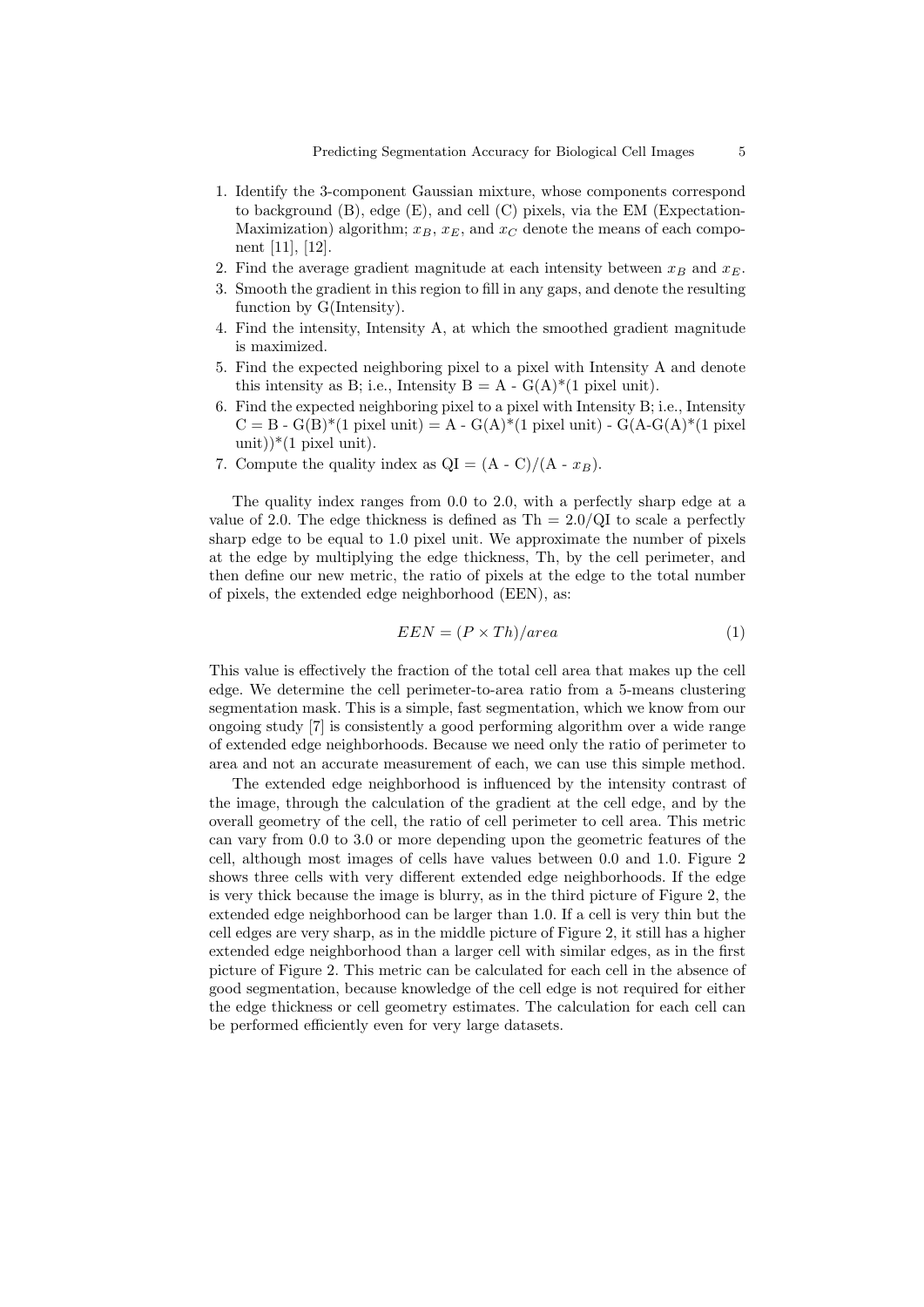

Fig. 2. 3 cells are colored according to pixel intensity, with the full range shown divided into 40 different colors: a large, round cell with low extended edge neighborhood; a small, thin cell similar edges but a higher extended edge neighborhood; the same cell but a blurrier image, where the extended edge neighborhood is greater than 1.0.

### 5 Testing 40000 Cells

Figure 3 shows a histogram plot of the EEN metric for 40000 cells. It shows that the A10 cells have lower EEN values on average than the NIH3T3 cells. To determine if the extended edge neighborhood metric is predictive of accuracy for segmentation algorithms, we studied the accuracy of four segmentation algorithms that use different methods to identify cell edges as a function of extended edge neighborhood for each cell. The algorithms tested were 3-means clustering, 4-means clustering, 5-means clustering, and a Canny edge method. Segmentation masks were generated from the k-means clustering algorithms by assuming that the cluster with the lowest centroid represents the background and the remaining clusters belong to the cells. To determine an accuracy metric for each cell that is segmented by an automated segmentation, we compared the results of the algorithm to that of a reference segmentation data set derived with an a computer assisted manual segmentation and expert visual inspection, using bivariate similarity metrics, previously described in [7] [9]. Definitions of these metrics and a justification for their use are summarized in the next section.

# 6 Bivariate Similarity Index

Various similarity metrics have been used to evaluate segmentation algorithm performance. The commonly used Jaccard similarity index [13], for example, compares a reference data set, T, with another set of estimates, E, defined by:

$$
S = |T \cap E| / |T \cup E|,\tag{2}
$$

where  $0.0 \le S \le 1.0$ . If an estimate matches the truth,  $T \cap E = T \cup E$  and  $S =$ 1. If an algorithm fails, then  $E = 0$  and  $S = 0$ . However, S cannot discriminate between certain underestimation and overestimation cases. For example, if the true area = 1000, then both the underestimated area of 500, and the overestimated area of 2000 yield the same value for the similarity index  $S = 500/1000$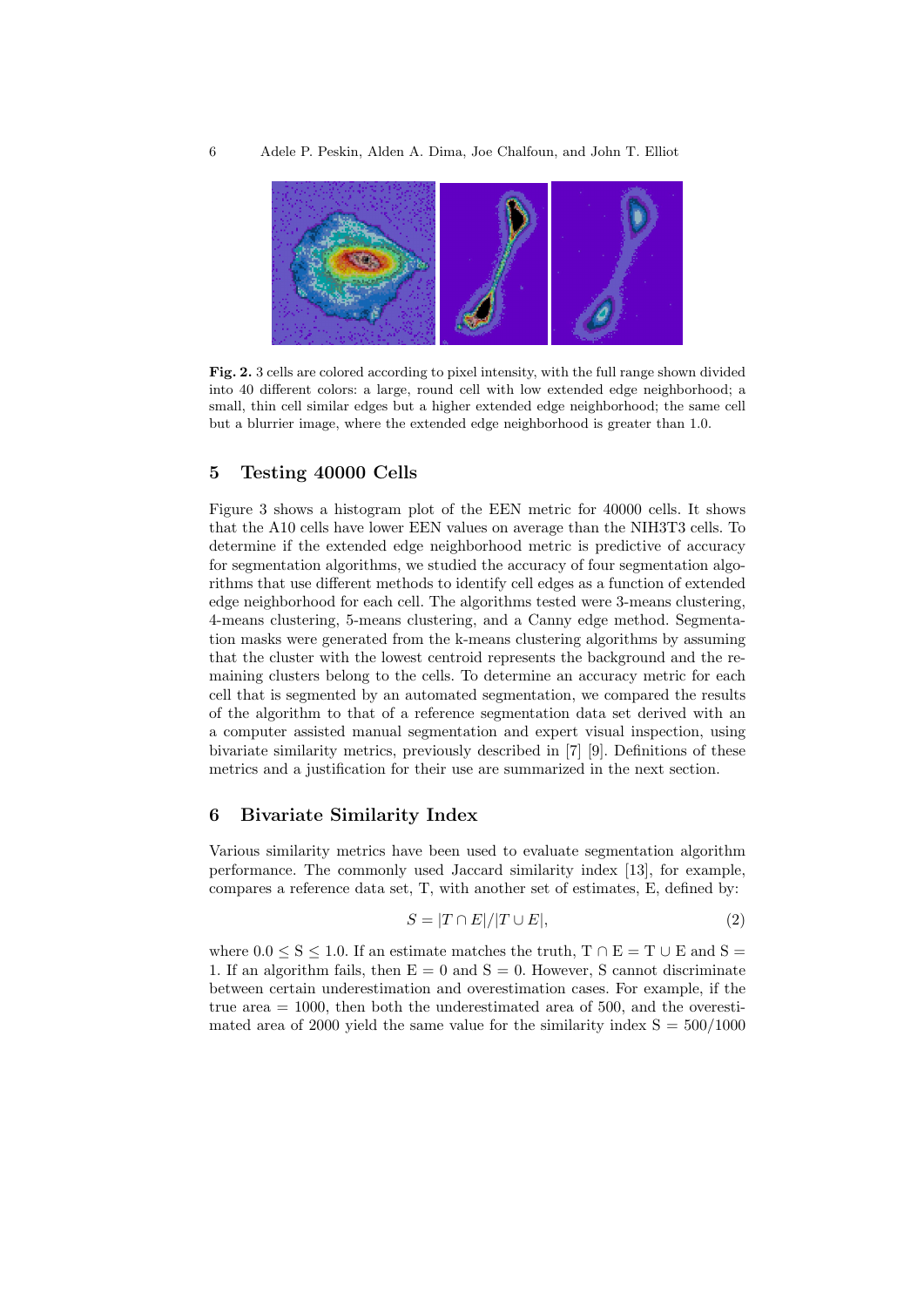

Fig. 3. Numbers of cells as a function of extended edge neighborhood for the A10 cells in red, and the NIH3T3 cells in blue.

 $= 1000/2000 = 0.5$ . Here we used a set of bivariate similarity indices that can distinguish between underestimation and overestimation.



Fig. 4. Plot of TET vs. TEE for 3,000 A10 cells.

We define these indices as follows, to compare the reference pixel set T, with a segmentation mask, pixel set E:

$$
TET = |T \cap E| / |T|, 0.0 \le TET \le 1.0 \tag{3}
$$

$$
TEE = |T \cap E| / |E|, 0.0 \leq TEE \leq 1.0 \tag{4}
$$

Each similarity metric varies between 0 and 1. If the estimate matches the reference mask, both TET and TEE  $= 1.0$ . TET and TEE were constructed to be independent and orthogonal and divides performance into four regions: Dislocation: TET and TEE are small; Overestimation: TET is large, TEE is small;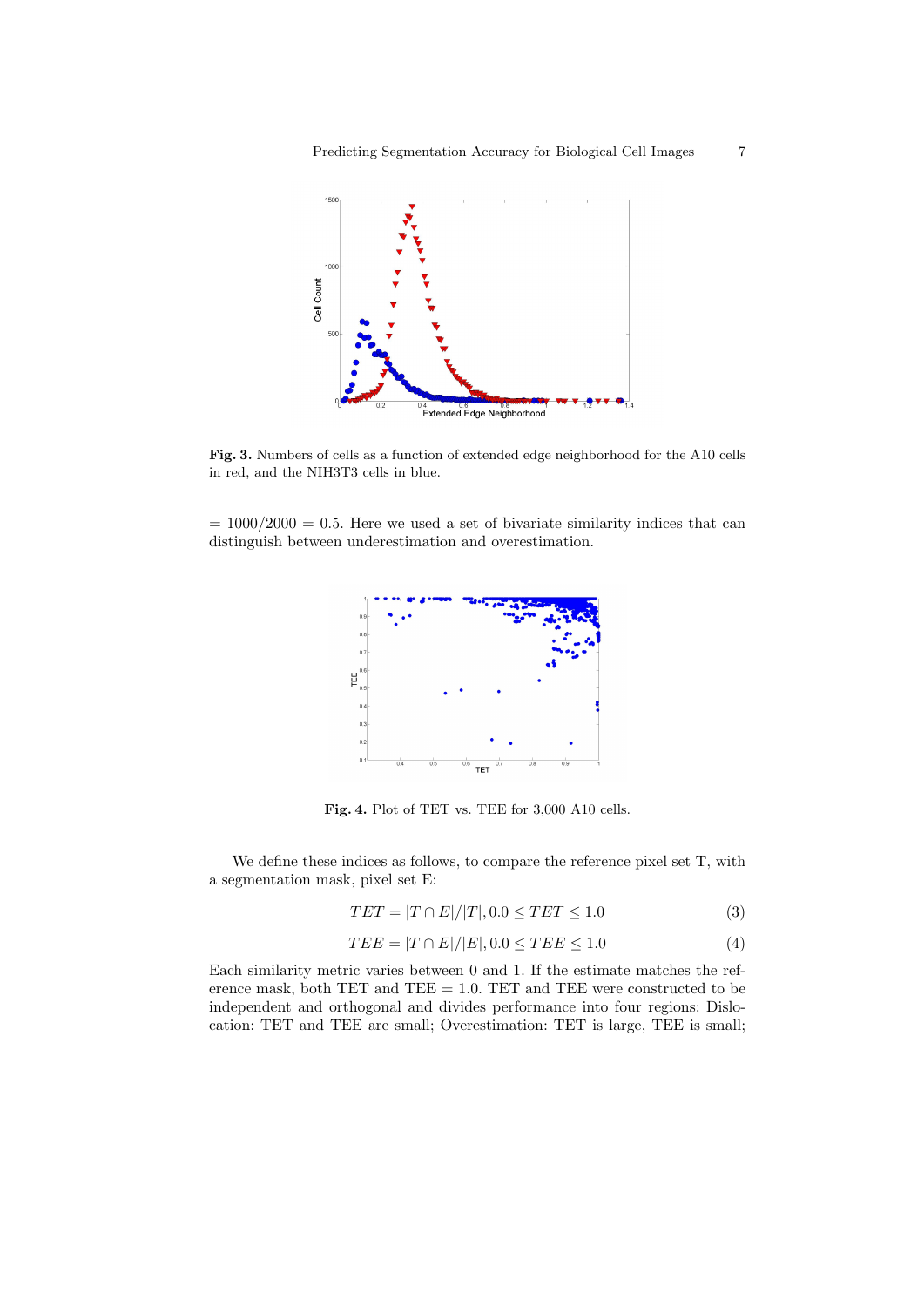Underestimation: TET is small, TEE is large; and Good: both TET and TEE are large. Figure 5 illustrates the use of the indices to compare a group of approximately 3000 A10 cells, segmentated with a 5-means clustering segmentation in Figure 4. This plot shows the tendency of 5-means clustering segmentations to underestimate cell edge compared to the manually segmented data.

In some situations, segmentation comparisons may be facilitated by combining the bivariate indices into a univariate metric. For these purposes we define a metric called the segmentation distance as the Euclidean distance from the point corresponding to the TET and TEE values to the point corresponding to perfect segmentation  $(TET = 1.0, TEE = 1.0)$ . The univariate metric does not contain information about over- or undersegmentation, but it does provide a general measure of segmentation accuracy and can be used to evaluate correlations with the extended edge neighborhood metric.



Fig. 5. Number of cells for which a technique worked best: 3-means clustering (red), 4 means clustering (green), 5-means clustering (blue), Canny edge (purple), as a function of extended edge neighborhood.

#### 7 Results

To begin, we evaluate which segmentation algorithm worked best for each individual cell. Figure 5 shows how many of the 40000 cells scored best for each method, as a function of our new metric, the extended edge neighborhood. Often several of the methods gave similar results, but this plot counts the number of times each method gave the best results, regardless of whether another method came close. If two methods gave identical results for a given cell, results for that cell were not included in the plot. The 5-means clustering gives the best results for this cell image dataset and the cells most likely to be segmented best using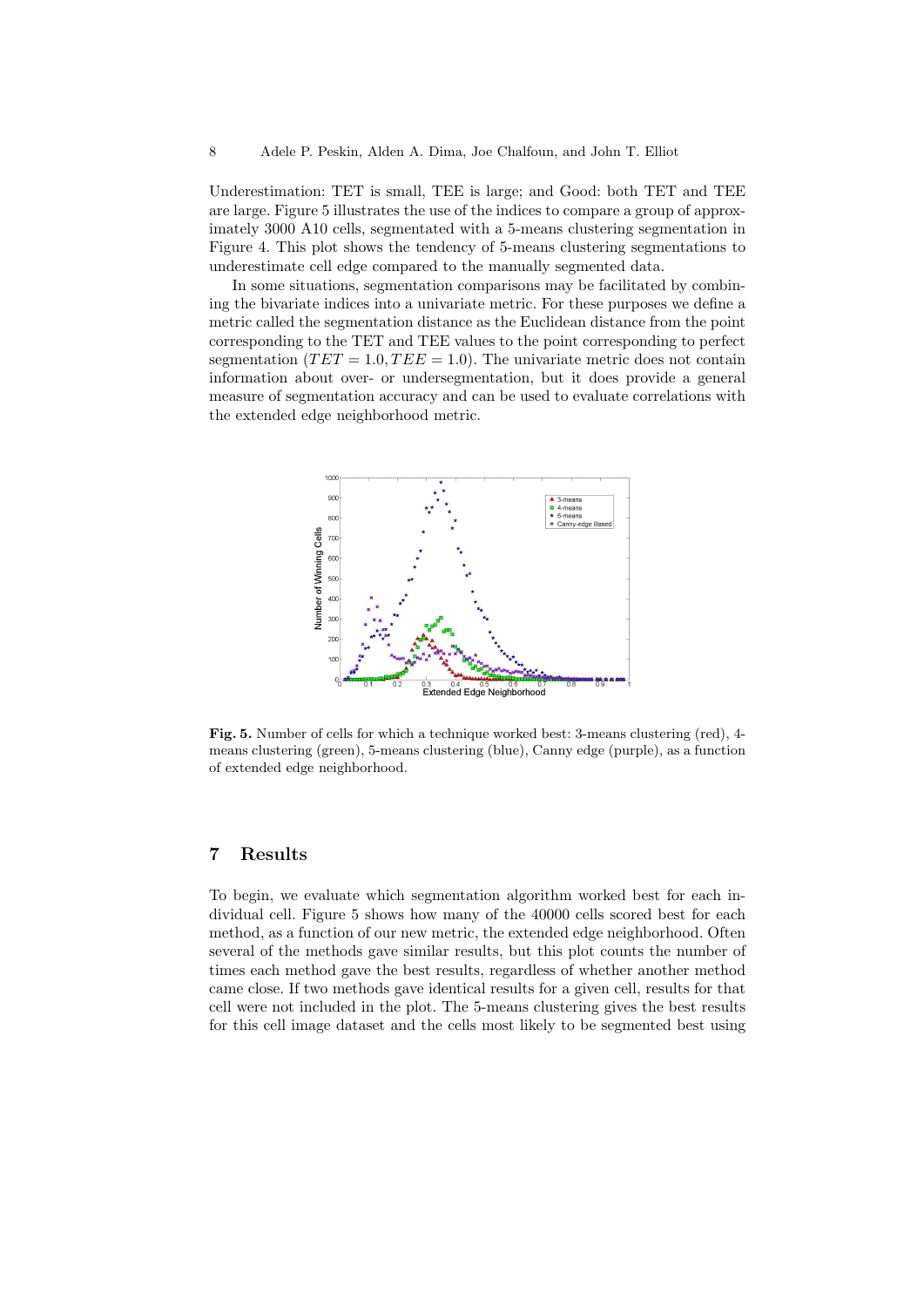

Fig. 6. Averaged segmentation distance for each group of cells with the same extended edge neighborhood for 3-means clustering (red), 4-means clustering (green), 5-means clustering (blue), and Canny edge (purple); Standard deviations of 5-means clustering averaged segmentation distance results as a function of extended edge neighborhood for the A10 cells (blue); for the NIH3T3 cells (red); for all 40000 cells (purple).

this method tended to have a mean EEN value greater than 0.2. Interestingly, the Canny edge segmentation method works very well in only a small region of the extended edge neighborhood curve, at low extended edge neighborhoods between 0.0 and approximately 0.15, which represents larger cells with sharp edges. In this region the Canny algorithm segmentation results are more similar to manual segmentation than 5-means clustering, 4-means clustering, or 3-means clustering. 3-means clustering and 4-means clustering methods did best for only a small number of cells in the extended edge neighborhood region between 0.2 and 0.4, where the accuracy using any method was not very high.

Figure 6 shows all of the segmentation results for each of four methods over the whole range of our extended edge neighborhood metric. The results are presented in terms of the averaged segmentation distance for groups of cells with the same extended edge neighborhoods. We can draw a number of conclusions from this data. In general, the accuracy of these methods varies monotonically with extended edge neighborhood, and the 5-means clustering results are on average always better than the 4-means clustering, which are always better on average than the 3-means clustering. An occasional cell has better results for 3-means clustering than 4-means clustering or 5-means clustering. However, the results show that in general, the extended edge neighborhood metric predicts the accuracy of k-means algorithms in segmenting these cell images. The standard deviations of segmentation distances averaged over a group of cells with the same extended edge neighborhoods are low, suggesting a high level of predictability for most cells. As an example, the standard deviation results for the 5-means clustering data are shown in the second plot of Figure 6. The data show that for A10 smooth muscle cells, the standard deviation in segmentation accuracy is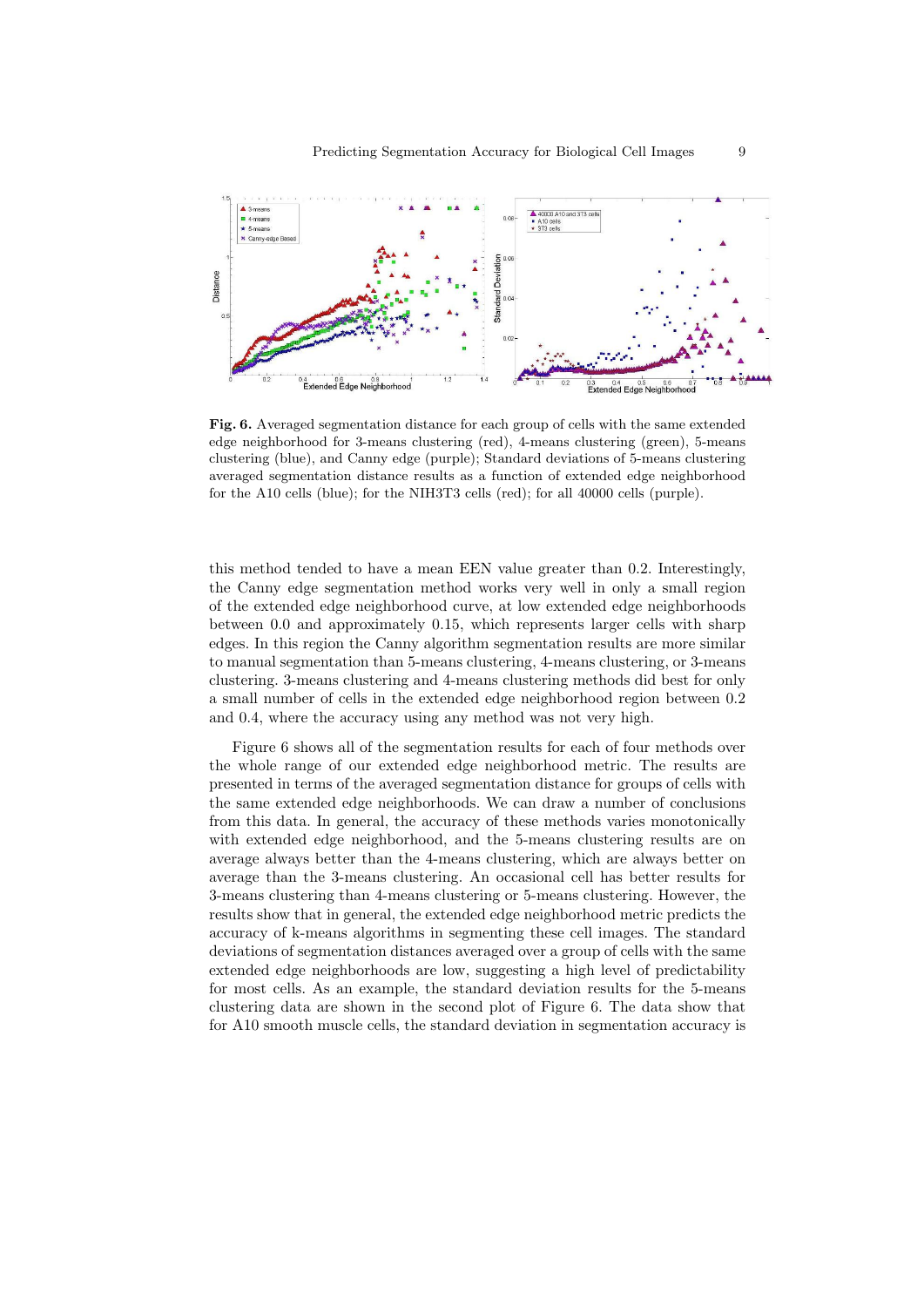low for the EEN range 0.0 to 0.2. The standard deviation for the NIH3T3 cells is low for the range 0.2 to 0.5.

The Canny edge segmentation results are similar to the 5-means clustering method at low extended edge neighborhoods. Above we saw that more cells were segmented accurately in this extended edge neighborhood than with 5 means clustering, but the variability of the Canny edge results produce a similar plot on data averaged over all of the cells, in the region between 0.0 and 0.15 extended edge neighborhood. Overall, we see a fairly linear trend in the best averaged segmentation as a function of extended edge neighborhood.

To investigate further the relationship between the EEN metric, the extended edge neighborhood, and the best averaged segmentation results, we look only at data for which there are a large number of cells. We find the region on the extended edge neighborhood curves for each cell line that includes 90 % of the cell data in each cell line. The first two plots of Figures 7 overlay plots of cell counts for the A10 and NIH3T3 cell lines respectively with the segmentation distances from a 5-means clustering for each cell line. In the third plot of Figure 7, we graph the A10 cells in the extended edge region from 0.02 to 0.2, and the NIH3T3 results in the extended edge region 0.2 to 0.5, where 90% of the cells from each cell line occur. Both of these data sets are fitted with a linear model, which is also plotted in Figure 7: predicted distance  $= 0.051 + EEN \times 0.477$ , with a correlation coefficient of 0.9815.

### 8 Conclusions and future work

From this large scale test, we define a method to pre-process images and determine their vulnerability to segmentation error. The accuracy that is possible from any given segmentation technique is directly proportional to the extended edge neighborhood of each individual cell within an image. Rounder, larger cells have a lower extended edge neighborhood than smaller less round cells, and segmentation will more closely align with manual segmentation for these cell images. Our results suggest that of the four segmentation methods tested here, a 5-means clustering segmentation is the most reliable. The Canny edge segmentation method performs best with cells within a very small extended edge neighborhood range that is less than approximately 0.15. We can now use the methods outlined in this paper to look at a wider range of segmentation algorithms for identifying more accurate segmentation techniques. We have written a software segmentation pre-processor that calculates extended edge neighborhood for each cell in an image and then provides the best technique and expected accuracy for the segmentation of each cell based on these four algorithms, which can evolve as we compare more algorithms. We believe that this processor will be of great use for optimizing the segmentation of cells seeded at low density and stained as described here. The EEN can also be used as a metric to rank cells for most-likely best segmentation. Measurements of cell function can be weighted by this ranking to potentially improve the measurement robustness in a cell-based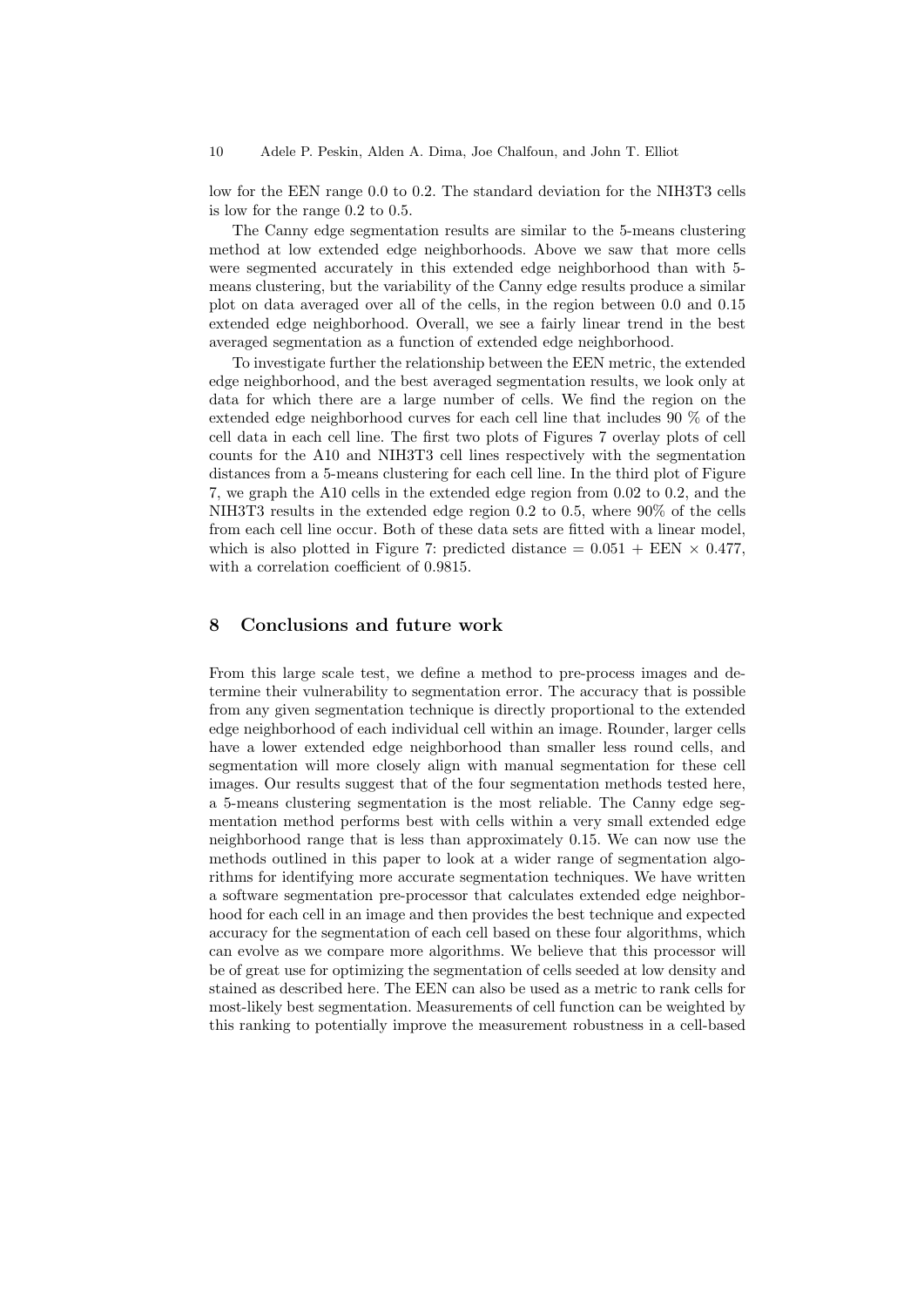

Fig. 7. Averaged segmentation distance for the A10 cells (red), along with a plot of cell numbers as a function of extended edge neighborhood (blue); Same for the NIH3T3 cells; Results from the A10 cells (red) and NIH3T3 cells (blue) from the first two plots. A straight line is fitted to this data.